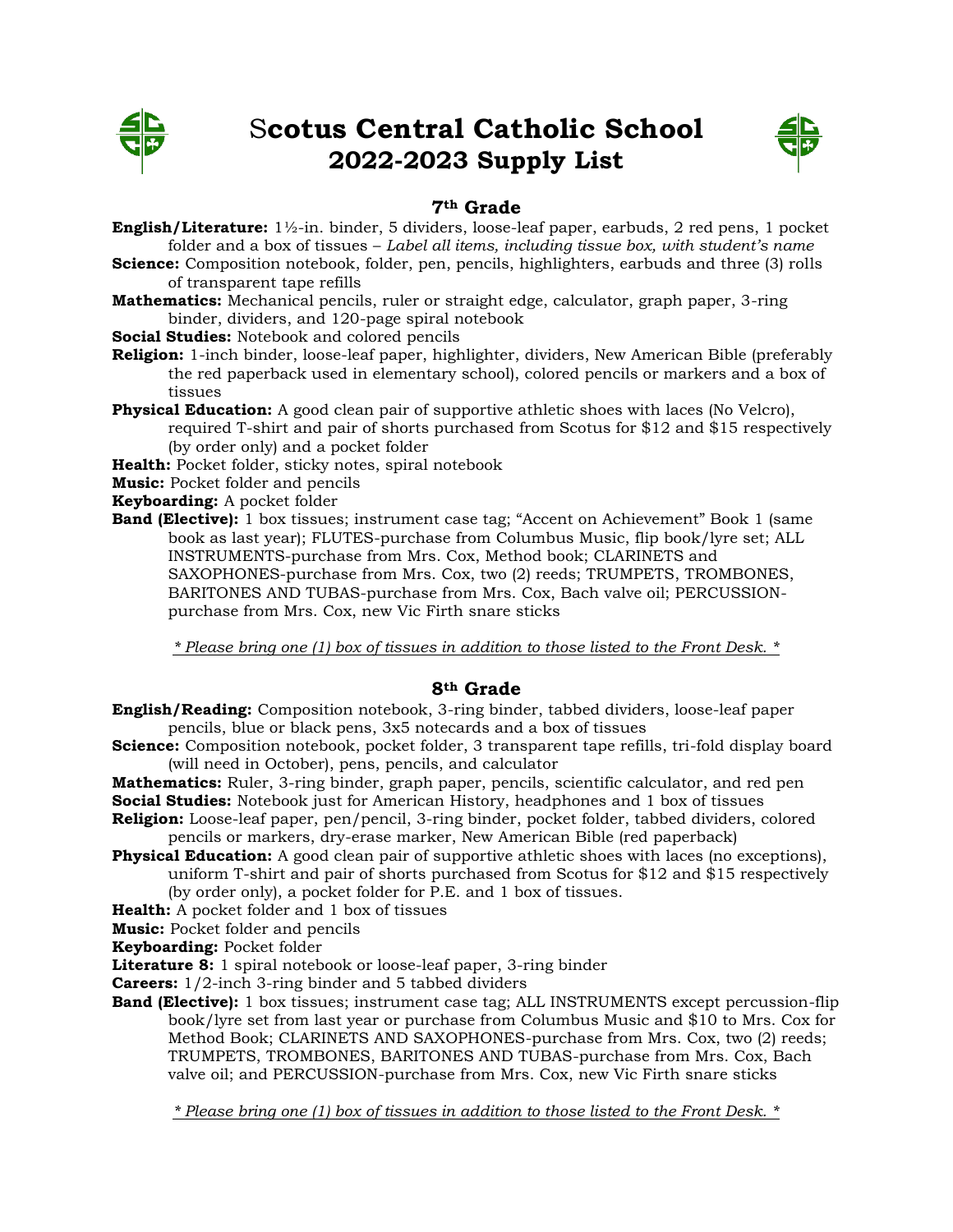## **Grades 9-12**

*\*Students should always carry earbuds or headphones in their book bags.*

*If the supplies for your class are not listed, your teacher will assign supplies in class.*

## **Religion**

**Religion 9:** Loose-leaf paper, blue or black pen or pencil, 3-ring binder, dividers, planner, New American Bible, a box of tissues

**Religion 10:** Loose-leaf paper, 3-ring binder & dividers, pen (blue/black) or pencils, planner and New American Bible **Religion 11:** Composition notebook, sticky notes, spiral notebook

**Religion 12:** Composition notebook, sticky notes, spiral notebook

## **Business/Computer Education**

**Accounting I and II:** To be announced **CBA:** To be announced **Computer Applications I and II:** To be announced **Marketing:** To be announced **Entrepreneurship:** To be announced **Personal Finance:** To be announced

## **Social Sciences**

**Modern Government:** Notebook and pens **American History I:** Notebook, box of tissues, colored pencils, highlighter **American History II:** Notebook, sticky notes, notecards, a box of tissues marked with student name **Psychology:** Notebooks and pens **Modern Problems:** Notebook and pens **Sociology:** Notebook and pens **Street Law:** Notebook and pens **Modern World History:** Notebook, sticky notes, notecards, a box of tissues marked with student name

### **Careers**

**Introduction to Education:** Folder, paper, pens, pencils **STEAM (all sections):** To be announced

### **Foreign Language**

**Spanish I-VI:** Folder or 3-ring binder for Spanish only and spiral notebook

#### **Physical Education**

**P. E. Grade 9 Girls & Boys:** Good, clean pair of supportive athletic tennis shoes with laces; required Scotus T-shirt (\$12) and shorts (\$15) purchased through the school (by order only) **Health 10-12:** Pocket folder notebook, fees about \$12 for blood pressure/cholesterol testing **Strength Training 10-12:** Same as Recreational Sports

**Recreational Sports 10-12:** Appropriate athletic clothing in good condition; Scotus apparel preferred; no tank tops, cut off sleeves, midriff shirts; athletic sweats or shorts, mid-thigh length or longer length; appropriate supportive athletic shoes with laces (no exceptions)

## **Visual and Performing Arts**

**Senior High Band:** Flip book; lyre; instrument case tag; CLARINETS and SAXOPHONESpurchase from Mrs. Cox, two (2) reeds; TRUMPETS, TROMBONES, BARITONES AND TUBAS-purchase from Mrs. Cox, Bach valve oil; PERCUSSION-purchase from Mrs. Cox, new Vic Firth snare sticks

**Art, (all sections):** All to be announced